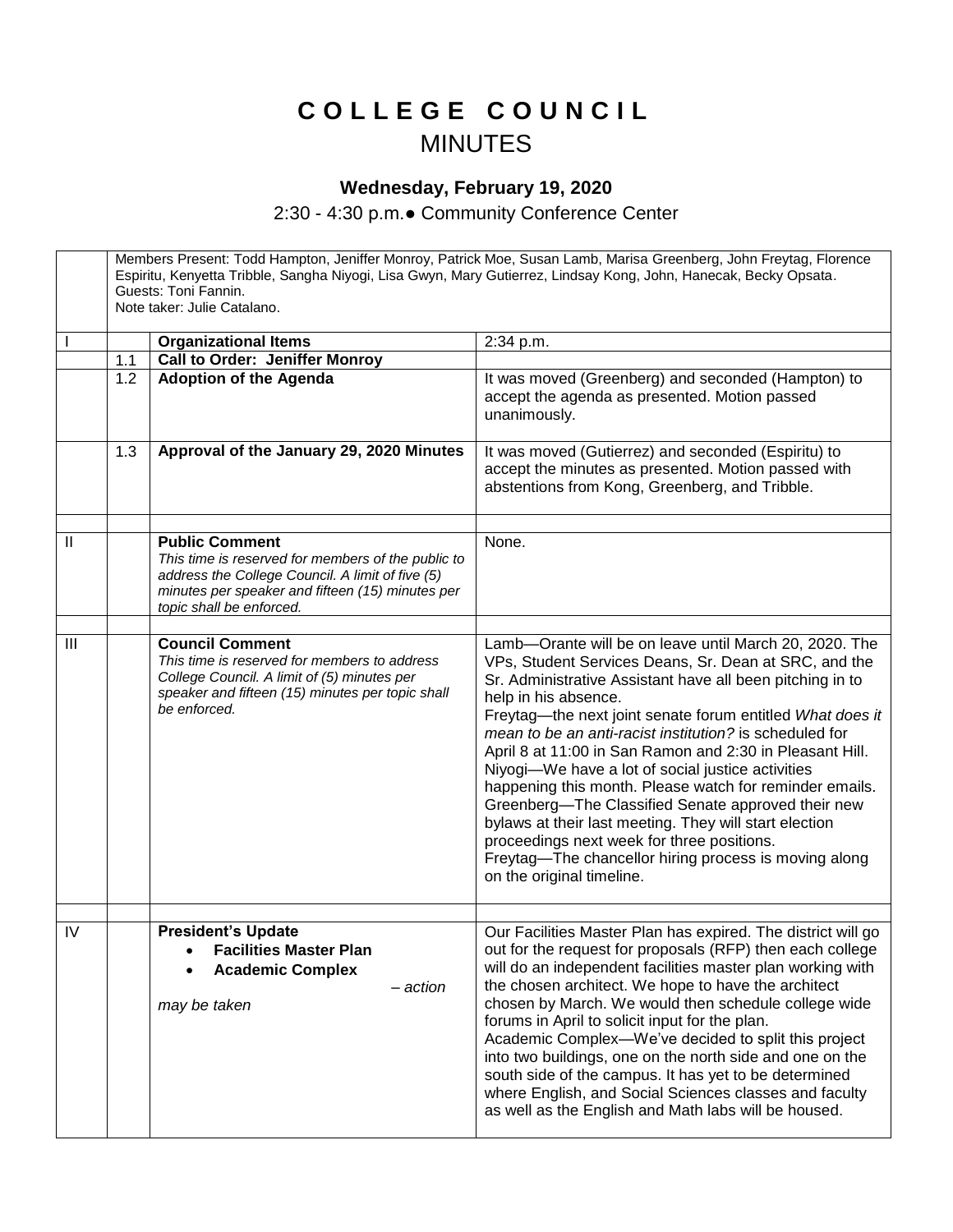| $\vee$ | Facilities Master Plan initiation - action<br>may be taken                                                                                                                                                                                                                                                                                         | It was moved (Moe) and seconded (Gutierrez) that in<br>accordance with Procedure 1010.01 the College Council<br>initiate the revision of our Facilities Master Plan as<br>described by Susan in her President's report. The motion<br>passed unanimously.                                                                                                                                                                                                                                                                                                                                                                                                                                                                                                                                                                                                                                                                                                                                                                                              |
|--------|----------------------------------------------------------------------------------------------------------------------------------------------------------------------------------------------------------------------------------------------------------------------------------------------------------------------------------------------------|--------------------------------------------------------------------------------------------------------------------------------------------------------------------------------------------------------------------------------------------------------------------------------------------------------------------------------------------------------------------------------------------------------------------------------------------------------------------------------------------------------------------------------------------------------------------------------------------------------------------------------------------------------------------------------------------------------------------------------------------------------------------------------------------------------------------------------------------------------------------------------------------------------------------------------------------------------------------------------------------------------------------------------------------------------|
|        |                                                                                                                                                                                                                                                                                                                                                    |                                                                                                                                                                                                                                                                                                                                                                                                                                                                                                                                                                                                                                                                                                                                                                                                                                                                                                                                                                                                                                                        |
| VI     | Evacuation drill debrief - action may be<br>taken                                                                                                                                                                                                                                                                                                  | Fannin shared with Council members everything that<br>went into the fall and early spring planning for the Feb.12<br>drill. Council Members shared some feedback after the<br>drill: we need practice with the evacuation chairs, we<br>need to be clear on our roles. This was a great start. We<br>will continue to practice and have safety drills.                                                                                                                                                                                                                                                                                                                                                                                                                                                                                                                                                                                                                                                                                                 |
|        |                                                                                                                                                                                                                                                                                                                                                    |                                                                                                                                                                                                                                                                                                                                                                                                                                                                                                                                                                                                                                                                                                                                                                                                                                                                                                                                                                                                                                                        |
| VII    | Racial and cultural change update -<br>action may be taken                                                                                                                                                                                                                                                                                         | Lamb-recognized Akiyama's work with the USC Race<br>and Equity contract. We are working on timelines and<br>participant lists for several equity institutes. This spring<br>our focus will be the student climate survey (National<br>Assessment of Collegiate Campus Climate [NACCC]).<br>The EEOC had their first meeting. There has been a lot of<br>work on the faculty hiring materials including the SRC<br>description of their student population as well as work<br>with Eugene Whitlock. We will be working to update our<br>hiring forms to have pronoun and honorific choices for a<br>non-binary applicant. Lamb also recognized the work of<br>the SES committee. Lamb and the senate president's will<br>send an email to the college community about the work of<br>the SES committee.<br>Niyogi-Niyogi and Brizzi have asked the RJTF members<br>to compile notes on work done so far and plans for the<br>semester. They will meet as a large group in the second<br>week of March. They will report back to the College<br>Council. |
|        |                                                                                                                                                                                                                                                                                                                                                    |                                                                                                                                                                                                                                                                                                                                                                                                                                                                                                                                                                                                                                                                                                                                                                                                                                                                                                                                                                                                                                                        |
| VIII   | <b>Committee updates</b><br><b>Budget Committee (BC)</b><br>$\bullet$<br><b>Communication Committee (Comm)</b><br>$\bullet$<br><b>Program Review (PR)</b><br><b>Research, Planning and Evaluation</b><br>$\bullet$<br><b>Committee (RPEC)</b><br><b>Student Equity and Success</b><br>$\bullet$<br><b>Committee (SES)</b><br>- action may be taken | BC-will be meeting next Friday. They plan to work on<br>the long list of suggested agenda items left by Hilton.<br>They have reviewed the budget work flow. Hanecak will<br>be attending ASDVC to encourage student participation<br>on the committee.<br>PR-Met in February. Process improvement group is<br>busy working to improve the process.<br>SES-Met last week. Planning a Pedagogy Summer<br>Institute. Workgroups are busy. Brizzi is working on<br>hiring.<br>RPEC-Continuing to work on the CCSSE reports. Their<br>big project for spring will be strategic planning data needs<br>for the college. They also plan to help with the NACCC.<br>Comm-no report.                                                                                                                                                                                                                                                                                                                                                                            |
|        |                                                                                                                                                                                                                                                                                                                                                    |                                                                                                                                                                                                                                                                                                                                                                                                                                                                                                                                                                                                                                                                                                                                                                                                                                                                                                                                                                                                                                                        |
| IX     | Report from program review task force -<br>action may be taken                                                                                                                                                                                                                                                                                     | Opsata reminded the Council that the task force was<br>asked to review timelines, templates and processes of<br>the program review and resource allocation process.<br>Council discussed task force membership and tasks. It<br>was decided that there is more work to be done.                                                                                                                                                                                                                                                                                                                                                                                                                                                                                                                                                                                                                                                                                                                                                                        |